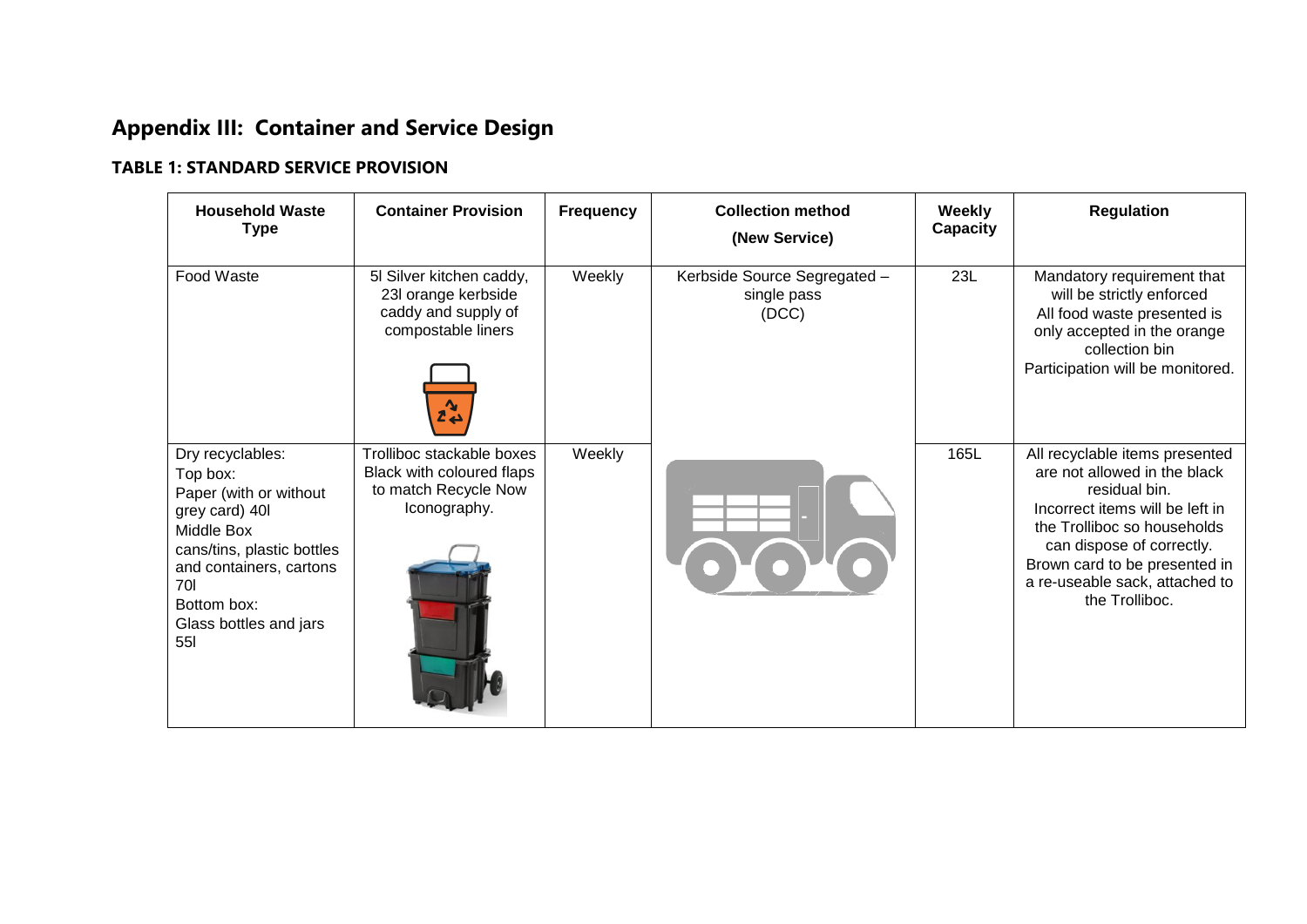| Cardboard (Mixed or<br>brown tbd)                                     | 1 x 120l re-useable blue<br>sack                                                         | Weekly | 1201           |                                                                                                                                                                                                                                    |
|-----------------------------------------------------------------------|------------------------------------------------------------------------------------------|--------|----------------|------------------------------------------------------------------------------------------------------------------------------------------------------------------------------------------------------------------------------------|
| Small electrical devices<br>(WEEE e.g. toasters,<br>kettles, shavers) | Householders present in<br>own disposable carrier<br>bag or cardboard box to<br>keep dry | Weekly | <b>Max 25I</b> | Electrical items must be small<br>enough to fit in a carrier bag,<br>due to limited space on<br>collection vehicle. Larger<br>items will be rejected and<br>residents advised to take to<br>nearest Household Recycling<br>Centre. |
| <b>Household Batteries</b>                                            | Small reusable clip that<br>clips onto the food waste<br>caddy handle handle             | Weekly | 0.21           | Residents may take batteries<br>to a range of outlets or present<br>kerbside. Batteries are not<br>allowed in any other container<br>due to fire risk.                                                                             |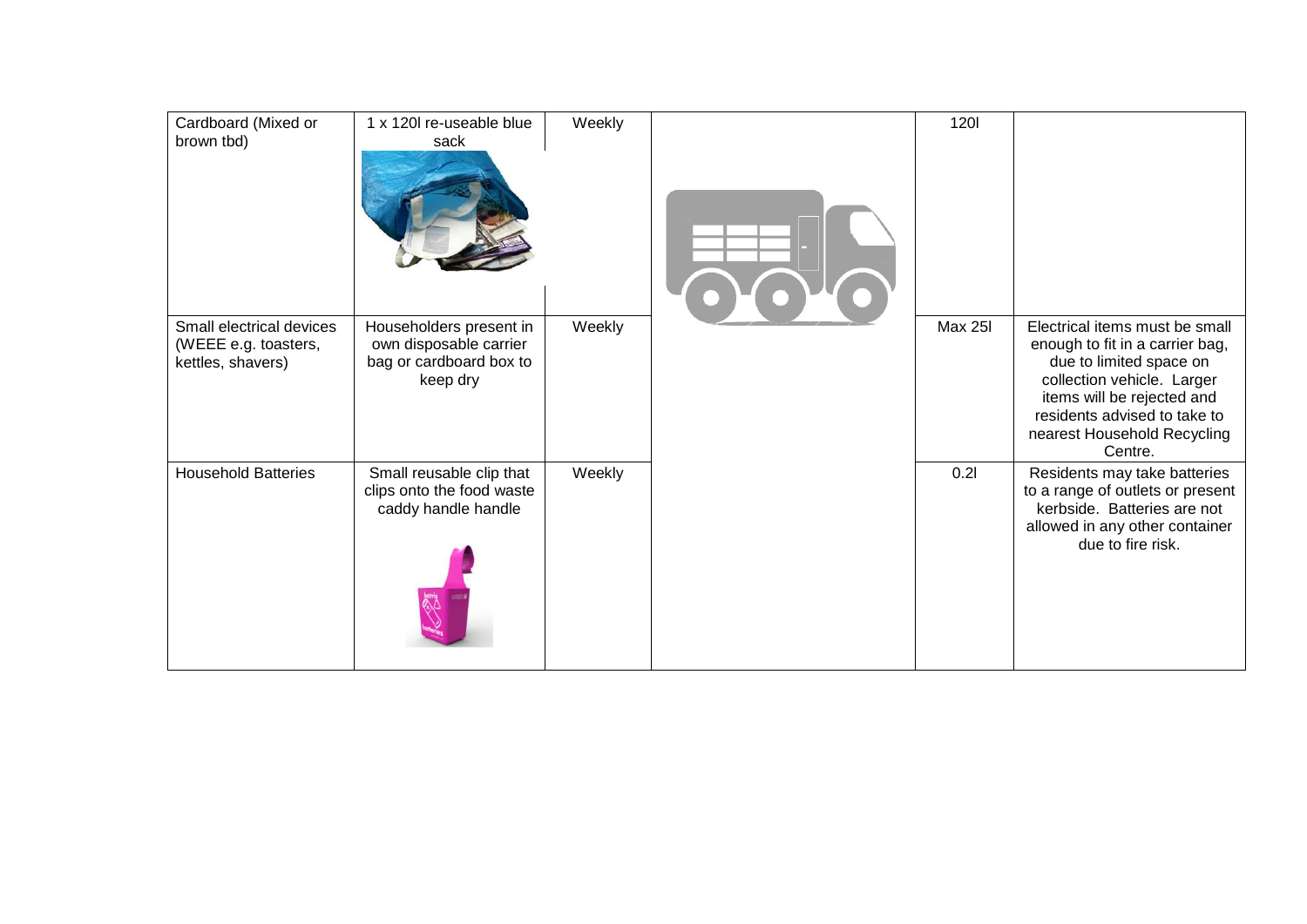| Textiles/shoes                                  | Red charity DCC/ logo<br>disposable sack(s)<br>(replacement left at time<br>of collection or can be<br>requested from charity. | Every two<br>weeks | Co-Options (DCC based charity)-<br>same day of the week as DCC<br>Recycling service<br>$\bullet$ | <b>351</b>                                   | Optional service as residents<br>may send textiles to range of<br>charities<br>Textiles are not allowed in the<br>black bin.<br>Textiles must be kept dry.<br>May present more than one<br>bag.                                                                                                                                                                                                                                                 |
|-------------------------------------------------|--------------------------------------------------------------------------------------------------------------------------------|--------------------|--------------------------------------------------------------------------------------------------|----------------------------------------------|-------------------------------------------------------------------------------------------------------------------------------------------------------------------------------------------------------------------------------------------------------------------------------------------------------------------------------------------------------------------------------------------------------------------------------------------------|
| <b>Residual Waste</b><br>(Non-recyclable waste) | Black wheeled bin (Up to<br>240I)                                                                                              | Every 4<br>weeks   | <b>Refuse Collection Vehicle</b>                                                                 | 60L                                          | All residual waste must be fully<br>contained within the allocated<br>receptacles. Side waste is not<br>permitted and will not be<br>taken. Households failing to<br>separate recyclables from the<br>residual stream will be subject<br>to a 4 stage<br>advisory/enforcement<br>procedure.<br>Bins to be microchipped in<br>order to monitor compliance<br>and carry out targeted<br>intervention work to optimise<br>pro-recycling behaviours |
| <b>Garden Waste</b>                             | Green Wheeled bin<br>(140)                                                                                                     | Every 2<br>weeks   |                                                                                                  | Unlimited<br>capacity<br>may be<br>purchased | Opt-In chargeable service<br>Garden waste is not allowed in<br>the black residual bin.                                                                                                                                                                                                                                                                                                                                                          |
| Nappy/Incontinence<br>waste (AHP -              | Sack collection (from<br>curtilage of property<br>where possible)                                                              | Every two<br>weeks | Specialised 7.5t vehicle                                                                         | Capacity<br>agreed on<br>Application         | Opt-in free service with annual<br>renewal requirement                                                                                                                                                                                                                                                                                                                                                                                          |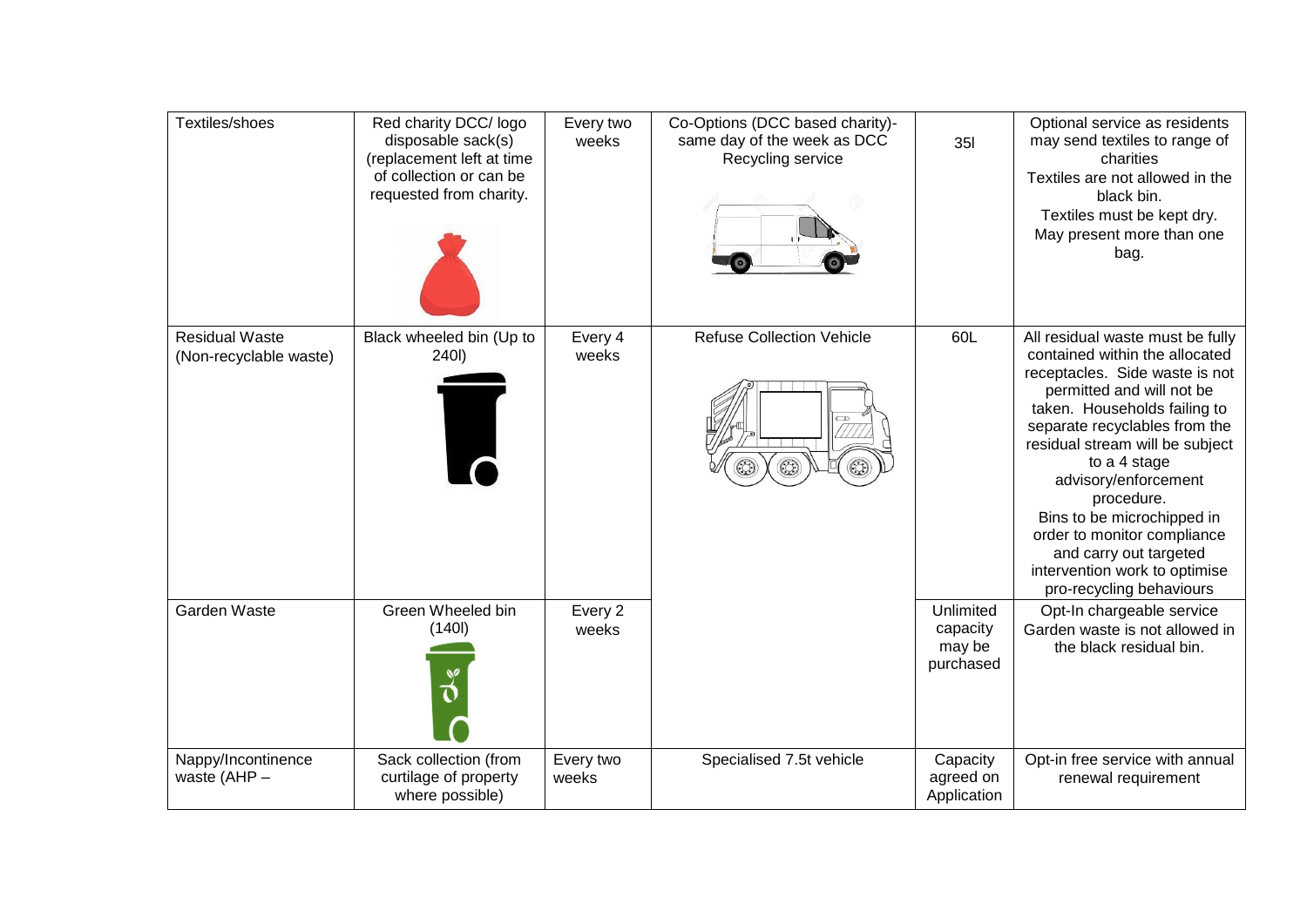| Absorbent (Human) | 40 kerbside caddy      |  | AHP waste is also allowed in     |
|-------------------|------------------------|--|----------------------------------|
| Hygiene products) | (purple/optional) plus |  | the black bin. Service optional. |
|                   | disposable translucent |  |                                  |
|                   | sacks (purple)         |  |                                  |
|                   |                        |  |                                  |

#### **TABLE 2: COMMUNAL BIN STORE AREAS**

| <b>Household Waste</b><br>Type                | <b>Container Provision</b>                                                                                  | <b>Frequency of</b><br>collection<br>(New Service)                         | <b>Collection method</b><br>(New Service)                                                                                               | <b>Regulation</b>                                                                                                                                                                                 |
|-----------------------------------------------|-------------------------------------------------------------------------------------------------------------|----------------------------------------------------------------------------|-----------------------------------------------------------------------------------------------------------------------------------------|---------------------------------------------------------------------------------------------------------------------------------------------------------------------------------------------------|
| Food Waste                                    | Individual silver kitchen caddy<br>and liners/ 120l brown<br>kerbside collection $bin(s)$ –<br>lined weekly | Weekly                                                                     | Vehicle 1: Food Waste Pod/<br>single bodied RCV with food<br>waste pod.<br>(Same vehicles also service large<br><b>TRADE</b> customers) | Mandatory requirement that will be strictly<br>enforced<br>All food waste presented is only accepted in<br>the Orange Collection bin<br>Participation will be monitored.                          |
| Dry recyclables:<br>Glass bottles and<br>jars | 1100 or 660 4 x wheeled bin<br>Black with Dark Aqua lid and<br>Recycle Now Iconography                      | Bespoke<br>frequency<br>depending on<br>rate of fill and<br>no. containers |                                                                                                                                         | Containers will have specially modified lids<br>(restricted apertures) and see through side<br>panels to discourage contamination.<br>Contaminated bins will not be emptied on<br>collection day. |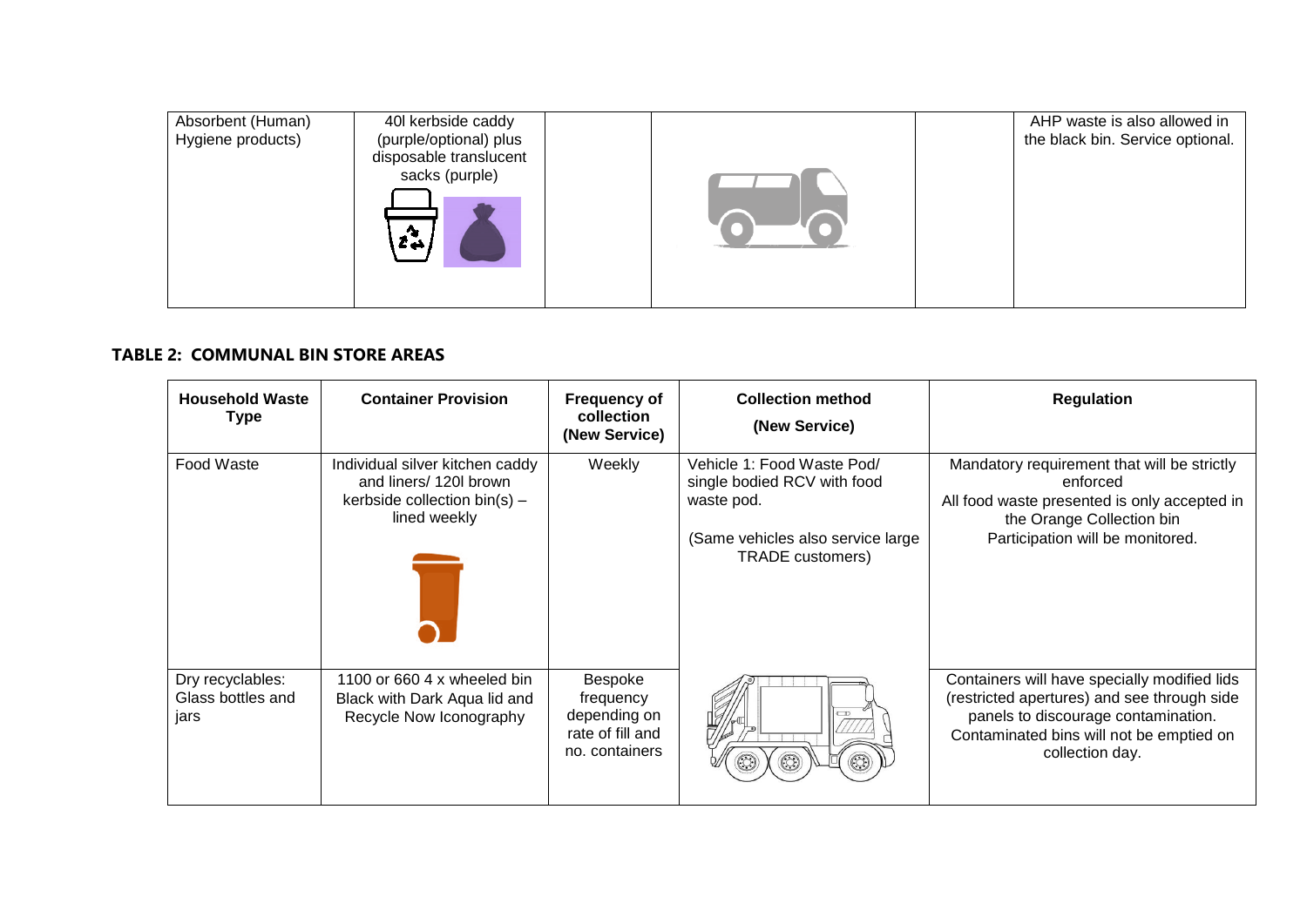|                                                                 | $\boxed{\bigcirc}$                                                                                           |     |     | All households sharing the bin store will be<br>issued with guidance and legal notice setting<br>out the Council's requirements.<br>Council will liaise with property management<br>companies over compliance issues,<br>including charging structures for<br>contaminated recycling removal. |
|-----------------------------------------------------------------|--------------------------------------------------------------------------------------------------------------|-----|-----|-----------------------------------------------------------------------------------------------------------------------------------------------------------------------------------------------------------------------------------------------------------------------------------------------|
| Dry Recyclables:<br>Plastic / meal<br>containers and<br>cartons | 1100l or 660l Black 4 wheeled<br>bin with red lid and material<br>stream specific Recycle Now<br>Iconography |     |     |                                                                                                                                                                                                                                                                                               |
| Dry Recyclables:<br>Mixed Paper and<br>Card                     | 1100 or 660 Black 4 wheeled<br>bin with Blue lid and Blue<br>Recycle Now Iconography<br>Co paper & card June |     |     |                                                                                                                                                                                                                                                                                               |
| Household<br>Batteries / Small<br><b>WEEE</b>                   | Not accepted                                                                                                 | N/A | N/A | Residents may take batteries to a range of<br>outlets countywide. Small WEEE can be<br>taken to HWRC's                                                                                                                                                                                        |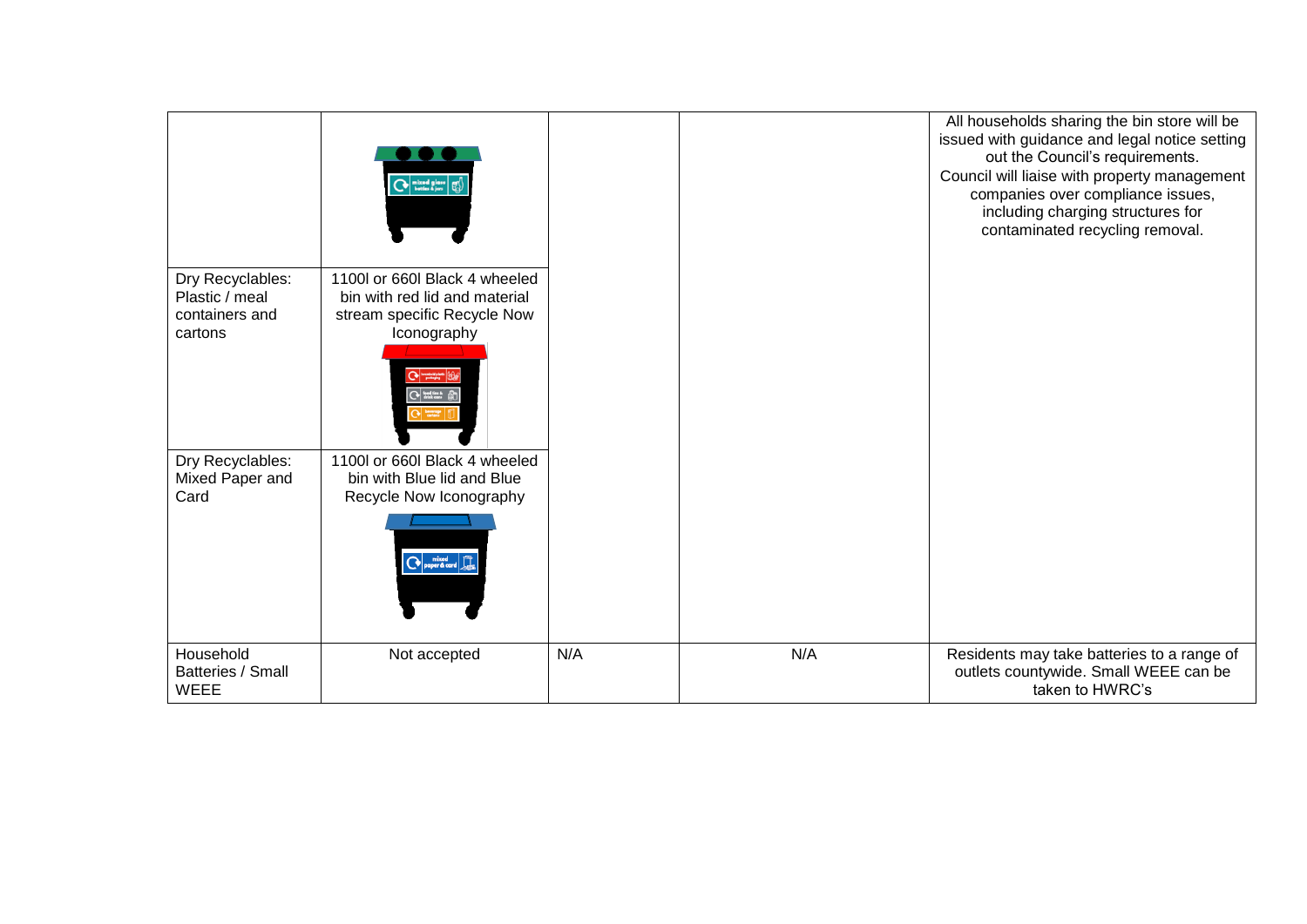| Textiles/shoes                                                             | Red charity DCC/ logo<br>disposable sack(s)<br>(replacement left at time of<br>collection is property address<br>displayed on bag or can be<br>requested from charity.) | Every two<br>weeks placed<br>out in bin store<br>area                                                                                                | Co-Options Local Charity partner | Optional service as residents may send<br>textiles to range of charities.<br>Textiles are not allowed in the black bin.<br>Textiles must be kept dry.                                                                                                                                                                                                                                                                           |
|----------------------------------------------------------------------------|-------------------------------------------------------------------------------------------------------------------------------------------------------------------------|------------------------------------------------------------------------------------------------------------------------------------------------------|----------------------------------|---------------------------------------------------------------------------------------------------------------------------------------------------------------------------------------------------------------------------------------------------------------------------------------------------------------------------------------------------------------------------------------------------------------------------------|
| <b>Residual Waste</b><br>(Non-recyclable<br>waste), including<br>AHP waste | 1100 or 660 lor 4 wheeled<br>bins<br>household<br>waste                                                                                                                 | Bespoke<br>frequency per<br>location<br>dependant on<br>bin store size<br>(Minimum<br>frequency<br>fortnightly,<br>maximum<br>frequency 4<br>weekly) | <b>Refuse Collection Vehicle</b> | All residual waste must be fully contained<br>within the allocated receptacles. Side waste<br>is not permitted and will not be taken.<br>Containers will have specially modified lids<br>(restricted apertures) to prevent deposit of<br>bulky items. Council will liaise with property<br>management companies over compliance<br>issues, including charging structures for<br>excess waste removal due to non-<br>compliance. |
| Garden Waste                                                               | Green Wheeled bin (140I)                                                                                                                                                | Every 2 weeks                                                                                                                                        |                                  | Opt-In chargeable service<br>Service can be arranged by property<br>managing agent. Garden Waste is not<br>allowed in the black residual bin.                                                                                                                                                                                                                                                                                   |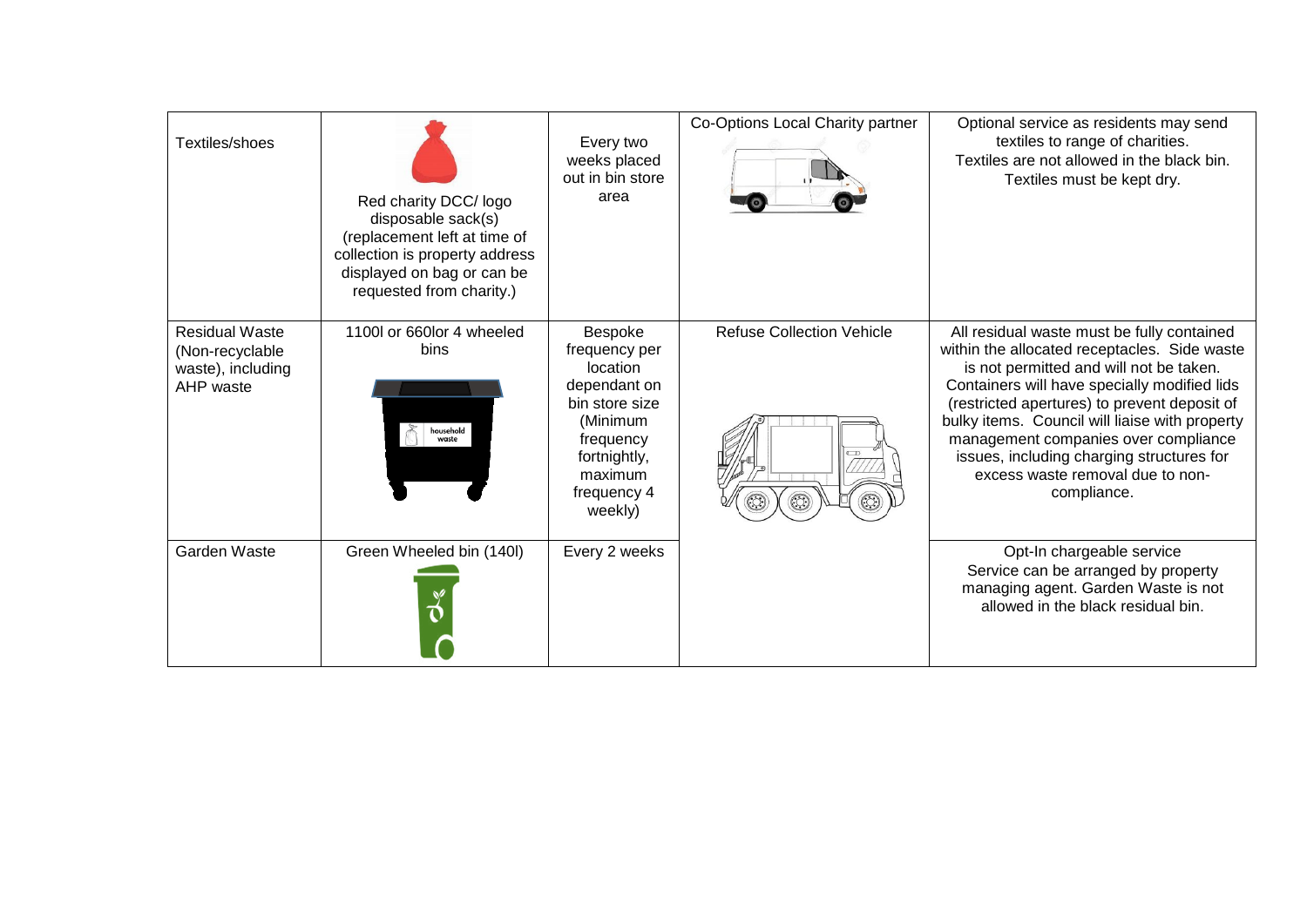## **TABLE 3: HOUSEHOLDS ON SACK COLLECTIONS DUE TO STORAGE/ACCESS ISSUES**

| <b>Household Waste</b><br><b>Type</b>                                  | <b>Container Provision</b>                                                                                               | <b>Frequency of</b><br>collection | <b>Collection method</b> | Weekly<br>Capacity | <b>Regulation</b>                                                                                                                                                                 |
|------------------------------------------------------------------------|--------------------------------------------------------------------------------------------------------------------------|-----------------------------------|--------------------------|--------------------|-----------------------------------------------------------------------------------------------------------------------------------------------------------------------------------|
| Food Waste                                                             | 7I Silver kitchen caddy OR 5I<br>silver kitchen caddy + 23l<br>orange kerbside caddy and<br>supply of compostable liners | Weekly                            | Kerbside Sort<br>(DCC)   | 23L                | Mandatory requirement<br>that will be strictly<br>enforced<br>All food waste presented<br>is only accepted in the<br>Orange Collection bin<br>Participation will be<br>monitored. |
| Dry recyclables:                                                       | Bag system (4 bags) or Box<br>System (plus cardboard sack)                                                               | Weekly                            |                          | Bespoke            | Separate bags and boxes<br>for each material stream                                                                                                                               |
| Box/bag 1:<br>Paper (with or<br>without grey card<br>tbd)              | Plus microchipped gull proof                                                                                             |                                   |                          |                    | All recyclable items<br>collected kerbside are not<br>allowed in the black<br>residual bin. Non-<br>recyclable items                                                              |
| Box/bag 2:<br>cans/tins, plastic<br>bottles and<br>containers, cartons | sack to contain smaller bags<br>kerbside (large enough to fit<br>large flattened card<br><b>OR</b><br>120 Blue card sack |                                   |                          |                    | presented will be return to<br>resident.<br>Boxes presented with<br>lids, bags presented<br>sealed.                                                                               |
| Box/bag 3: Glass<br>bottles and jars                                   | plus                                                                                                                     |                                   |                          |                    | Microchipped Gull proof<br>sacks to be provided to<br>present bags in (subject                                                                                                    |
| Bag 4: 120 large<br>blue bag for Brown<br>Card or mixed card           |                                                                                                                          |                                   |                          |                    | to outcome of West Rhyl<br>trials in 2021)                                                                                                                                        |
| Household<br><b>Batteries</b>                                          | Small reusable clip that clips<br>onto the food waste caddy<br>handle                                                    | Weekly                            |                          | 0.2L               | Residents may take<br>batteries to a range of<br>outlets or present                                                                                                               |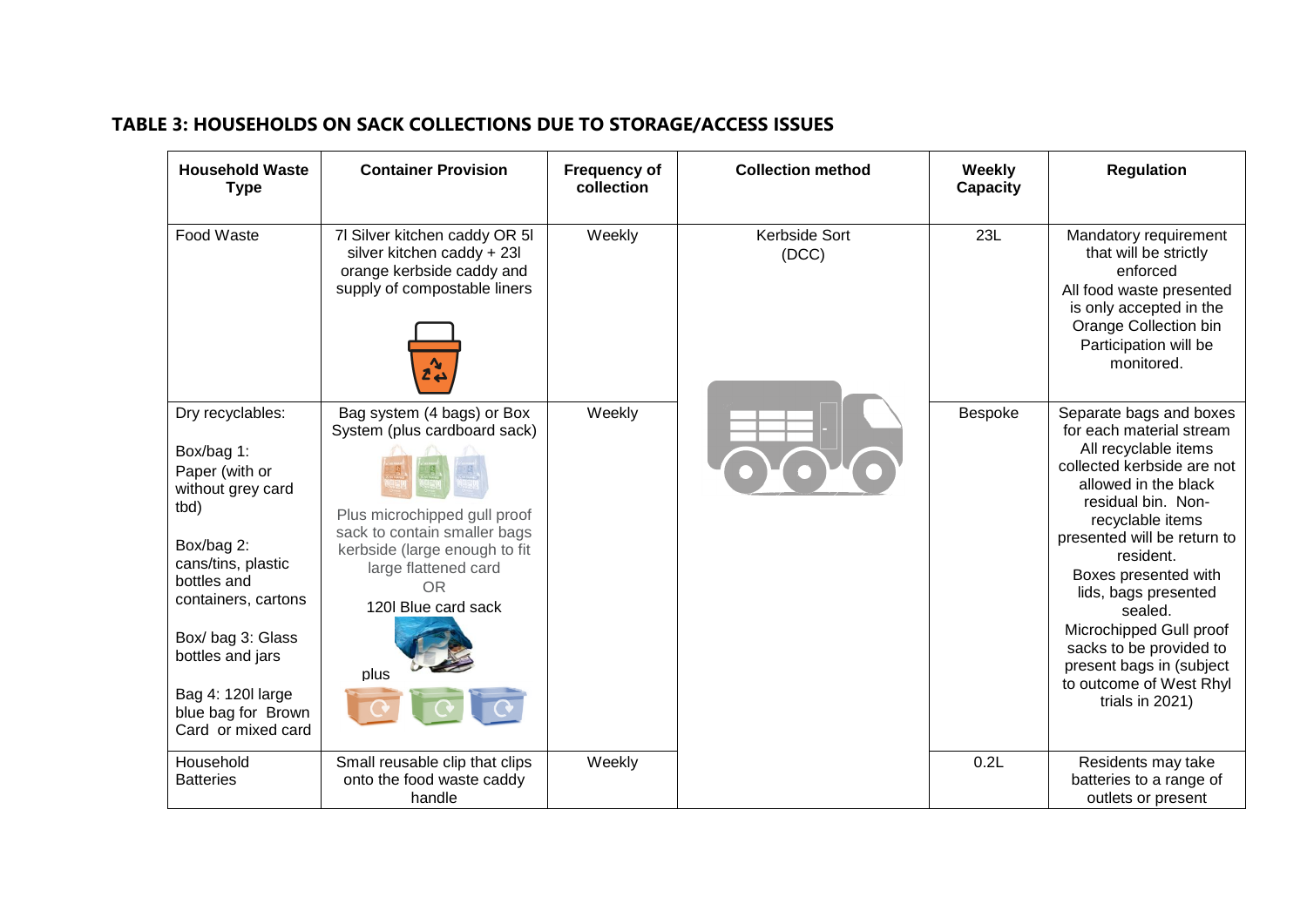|                                                                          |                                                                                                            |                    |                                           |         | kerbside. Batteries are<br>not allowed in the black<br>residual sacks.                                                                                                                                                                                                    |
|--------------------------------------------------------------------------|------------------------------------------------------------------------------------------------------------|--------------------|-------------------------------------------|---------|---------------------------------------------------------------------------------------------------------------------------------------------------------------------------------------------------------------------------------------------------------------------------|
| Small electrical<br>devices (WEEE<br>e.g. toasters,<br>kettles, shavers) | Householders present in own<br>disposable carrier bag or<br>cardboard box to keep dry                      | Weekly             |                                           | Max 25I | Electrical items must be<br>small enough to fit in a<br>carrier bag, due to limited<br>space on collection<br>vehicle. Larger items will<br>be rejected and residents<br>advised to take to nearest<br><b>Household Recycling</b><br>Centre.                              |
| Textiles/shoes                                                           | Red disposable sack<br>(replacement left at time of<br>collection if property address<br>displayed on bag) | Every two<br>weeks | Co-Options (same day as<br>Kerbside Sort) | 35L     | Optional service as<br>residents may send<br>textiles to range of<br>charities<br>Textiles are not allowed in<br>the black bin.<br>Textiles must be kept dry<br>Replacement sacks can<br>be requested on demand,<br>as well as replenished at<br>the point of collection. |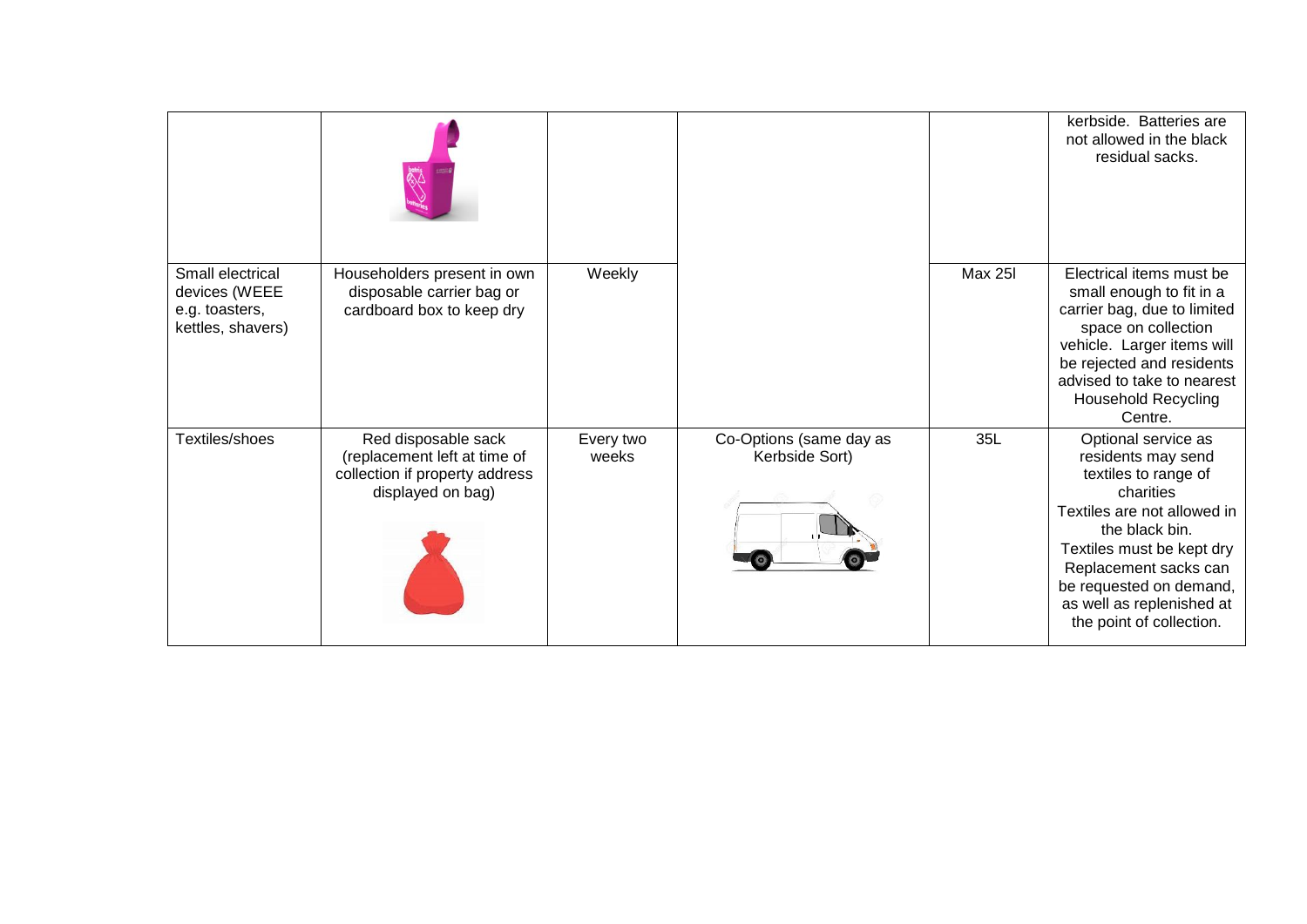| <b>Residual Waste</b><br>(Non-recyclable<br>waste) including<br><b>AHP</b> | Pink see through disposable<br>sack.<br>120I Microchipped Gull proof<br>re-usable sack in which to<br>present pink sacks - design<br>tbc<br>$\mathcal{I}$ | Weekly in high<br>density areas<br>(West Rhyl,<br>high streets,<br>secondary retail<br>areas | <b>Refuse Collection Vehicle</b> | Up to $3 \times 35$<br>sacks              | All residual waste must<br>be fully contained within<br>the sealed disposable<br>sack Side waste is not<br>permitted and will not be<br>taken. Households failing<br>to separate recyclables<br>from the residual stream<br>will be subject to a 4<br>stage<br>advisory/enforcement<br>procedure. |
|----------------------------------------------------------------------------|-----------------------------------------------------------------------------------------------------------------------------------------------------------|----------------------------------------------------------------------------------------------|----------------------------------|-------------------------------------------|---------------------------------------------------------------------------------------------------------------------------------------------------------------------------------------------------------------------------------------------------------------------------------------------------|
| Garden Waste                                                               | Green dumpy sack x 3<br>$\bigcirc x2$                                                                                                                     | Every 2 weeks                                                                                |                                  | Unlimited<br>capacity may<br>be purchased | Opt-In chargeable service<br>Garden waste is not<br>allowed in the black<br>residual bin.                                                                                                                                                                                                         |

**Households in rural areas currently on the disposable sacks service** (because we are unable to access their collection point with an RCV) will be provided with the full recycling solution as per the standard service (trolley box etc…) and a fortnightly residual waste collection of pink disposable sacks. Gull proof sacks will be provided on request.

**Please note that households receiving a weekly or fortnightly or communal bin collection service will not be eligible to join the AHP**  service at the point of service change. DCC is working with Welsh Government to provide recycling facilities for AHP waste. Once a recycling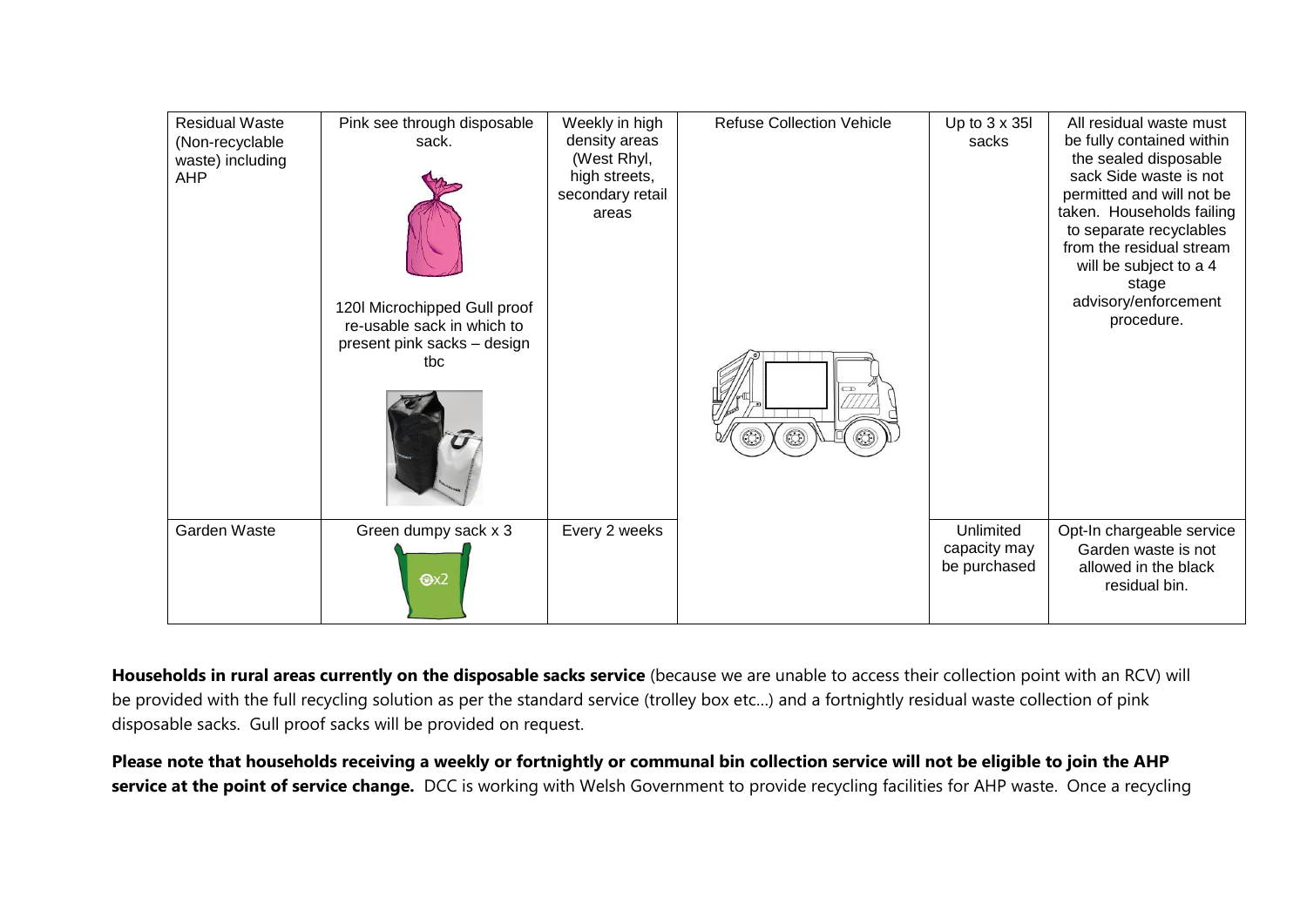facility is available the AHP service will be expanded to all households (Likely to be 2024 onwards) in order to optimise recycling performance and comply with Welsh Government grant funding conditions.

### **Table 4: DCC Trade Customers**

| <b>Household Waste</b><br><b>Type</b>                                              | <b>Container Provision</b>                                                                                                                                                                                   | <b>Frequency of</b><br>collection                                          | <b>Collection method</b>                       |
|------------------------------------------------------------------------------------|--------------------------------------------------------------------------------------------------------------------------------------------------------------------------------------------------------------|----------------------------------------------------------------------------|------------------------------------------------|
| Large customers:<br>Dry recyclables:<br>Glass bottles and<br>jars                  | Large customers<br>1100 or 660 4 x wheeled bin<br>DCC Blue with Dark Aqua lid<br>and Recycle Now Iconography<br>$\blacktriangleright$ that $\mathfrak{g}$ $\mid$ $\mathfrak{g}$ $\Downarrow$<br>sir ddinbych | Bespoke<br>frequency<br>depending on<br>rate of fill and<br>no. containers | Bespoke RCV - weekly pass with<br>pod for food |
| Large Customers<br>Dry Recyclables:<br>Plastic / meal<br>containers and<br>cartons | ir ddinbych                                                                                                                                                                                                  |                                                                            |                                                |
| Dry Recyclables:<br>Mixed Paper and<br>Card                                        | sir ddinbych                                                                                                                                                                                                 |                                                                            |                                                |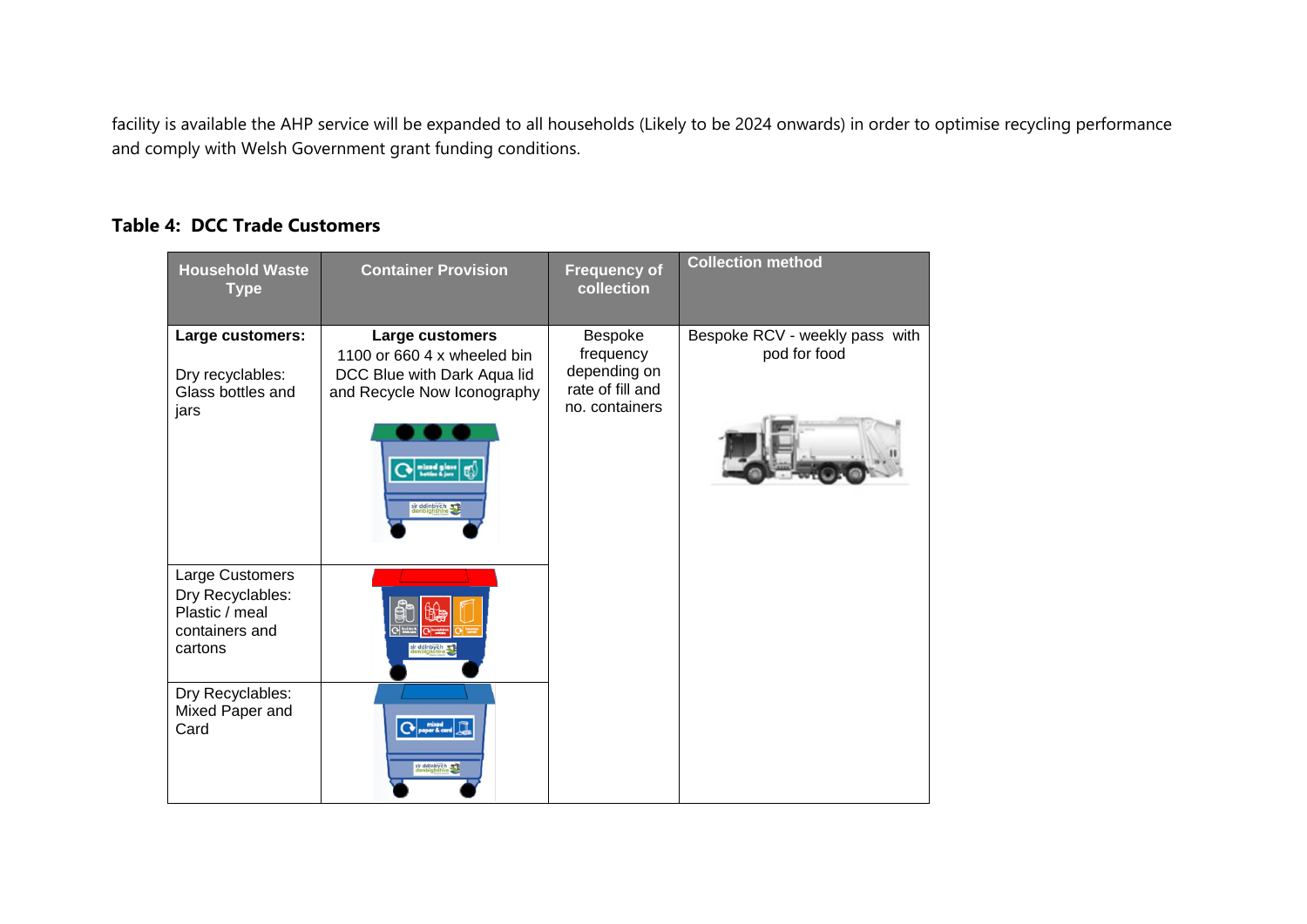| Large Customers<br>Food Waste                                                                                                                                                                                | 1401 2 x wheeled bin                                                                                 | Weekly                              |                                                                                                         |
|--------------------------------------------------------------------------------------------------------------------------------------------------------------------------------------------------------------|------------------------------------------------------------------------------------------------------|-------------------------------------|---------------------------------------------------------------------------------------------------------|
| Large Customers<br><b>Residual Waste</b>                                                                                                                                                                     | 1100l or 660lor 4 wheeled<br>bins<br>household<br>waste<br>r ddinbych<br>enbighshiri                 | Bespoke<br>frequencies<br>available | Outsourced RCV Collections to<br>at least 2025 (Currently Veolia)                                       |
| Dry recyclables:<br>Top box:<br>Paper (with or<br>without grey card)<br>401<br>Middle Box<br>cans/tins, plastic<br>bottles and<br>containers, cartons<br>701<br>Bottom box:<br>Glass bottles and<br>jars 55I | Trolliboc stackable boxes<br>DCC colours with coloured<br>flaps to match Recycle Now<br>Iconography. | Weekly                              | Co-collected on RRV household<br>service<br>Larger SME card producers to<br>be schedule on RCV service. |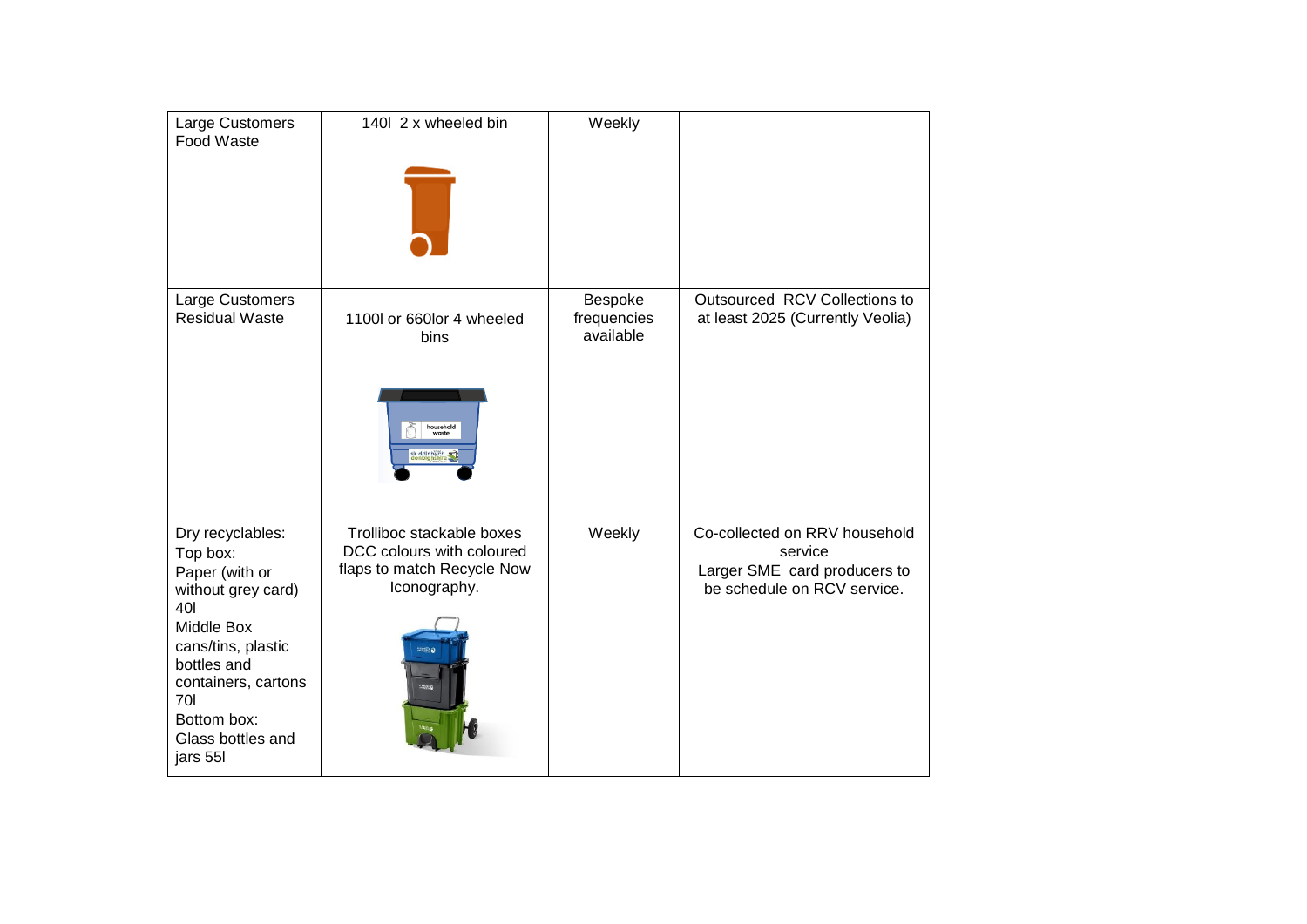|                                              | Plus labels can be purchased<br>for brown card.                                           |             |                                                                                          |
|----------------------------------------------|-------------------------------------------------------------------------------------------|-------------|------------------------------------------------------------------------------------------|
| Food Waste                                   | 23l Caddy or max 140l bin<br>depending on needs of<br>business<br>$z^2_{\leftrightarrow}$ | Weekly      | Co-collected on household<br>Recycling service (caddy) or<br>bespoke trade service (bin) |
| Garden Waste (Any<br>business)               | 140I 2 x Wheeled Bin service                                                              | Fortnightly | Co-collected on household<br>service                                                     |
| Small customers<br>(SME's) residual<br>waste | 140l/240l/360ll 2 x Wheeled<br>Bin service or disposable<br>sacks                         |             | Outsourced RCV Collections to<br>at least 2025 (Currently Veolia)                        |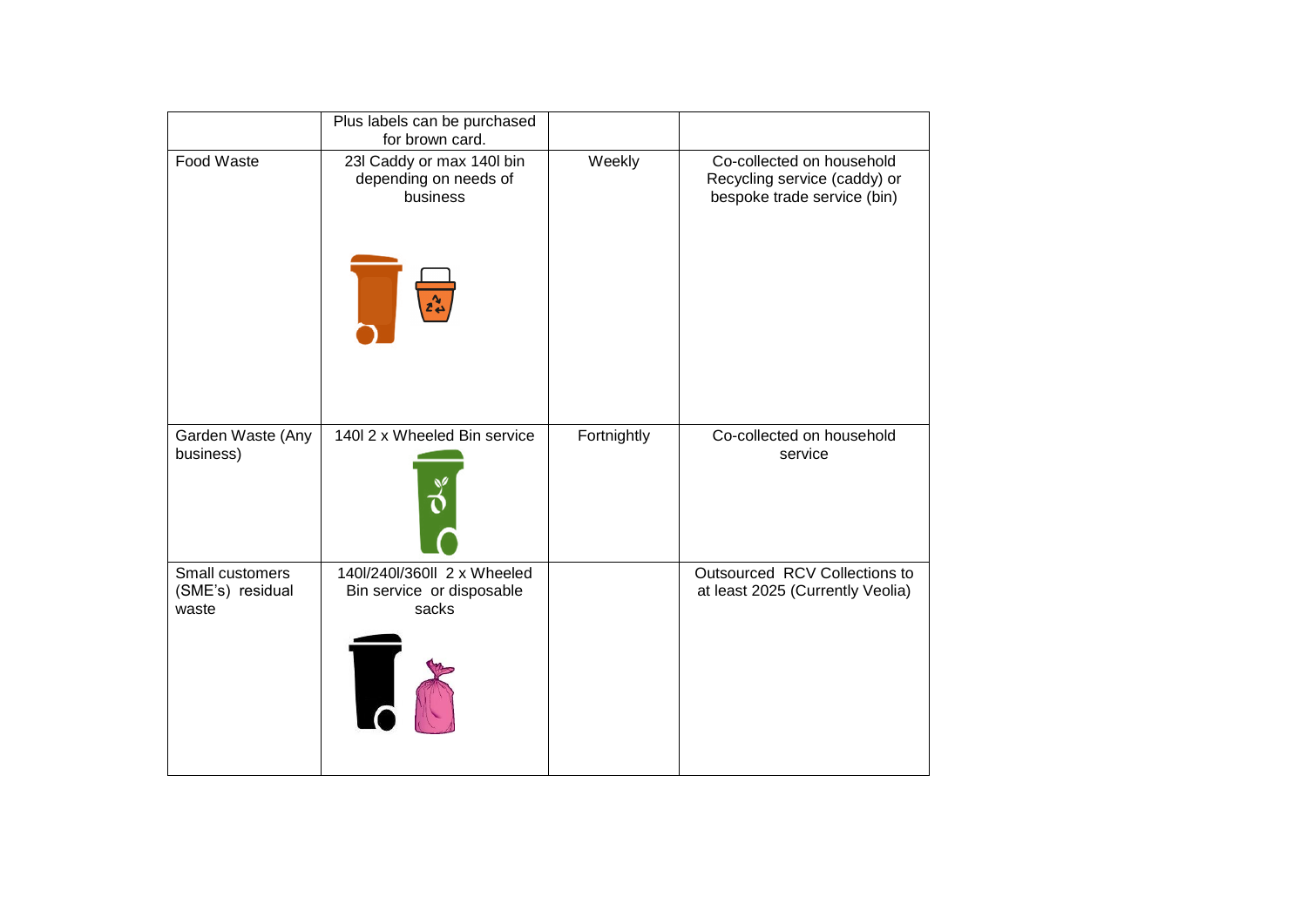**Figure 1:** Source Segregated See Bins (1100l) to be trialled at Bron Y Crest. Denbigh communal collection points 2021 onwards (colours / branding as above in Table 2). Clear panels to enable quality inspections prior to emptying. Restricted lids designed to discourage bagged waste being deposited and other non-target items.



Figure 2: Examples of a typical source segregated recycling collection vehicles, to service smaller trade recycling customers (microsites) on the domestic rounds and SMEs (Small and medium enterprises)